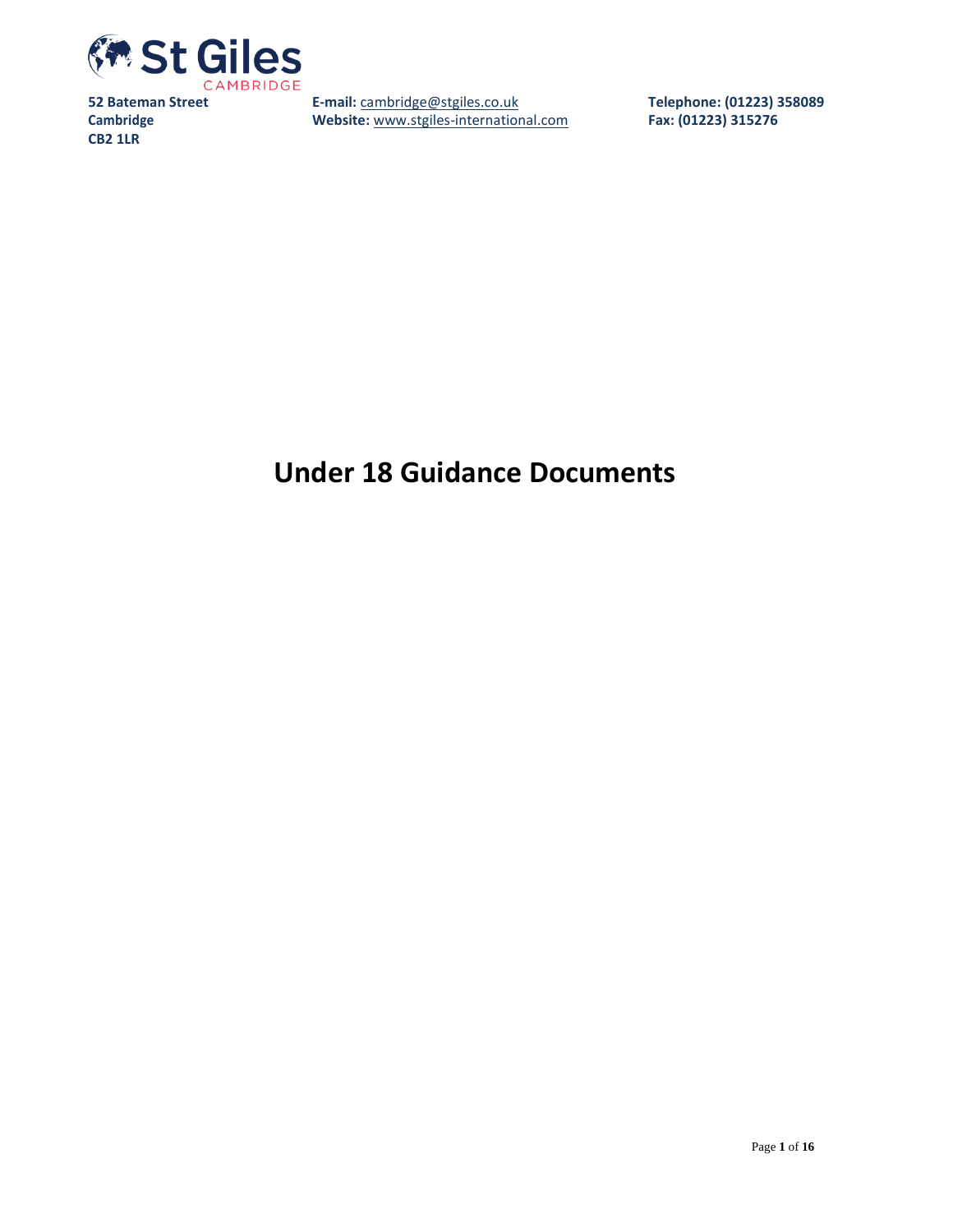

**Cambridge CB2 1LR**

**E-mail:** [cambridge@stgiles.co.uk](mailto:cambridge@stgiles.co.uk) **Website:** [www.stgiles-international.com](http://www.stgiles-international.com/) **Telephone: (01223) 358089 Fax: (01223) 315276**

# Information, Advice and Emergency Details **for Students** Under 18 St Giles International Cambridge

## **Before you arrive in England**

A meeting will be set up online, for you to meet someone from the school, ask any questions, and for your level to be checked. This is so that you can go straight into your classes on your first day to meet the other students, and so that you feel confident in travelling and joining us at St Giles Cambridge.

#### **Arrival in England**

We hope you have a good journey to the UK!

Unless you are coming to England with a parent/guardian, we have to ensure students under 18 are safe, and remain safe while in Cambridge. We recommend your booking includes a taxi transfer from the airport and our under-18 students must stay in homestay accommodation with half-board food provision, unless staying with family. You also need to carry a copy of the Parental Travel Consent Form (page 7)– you may need to show this at Customs.

Your taxi will be waiting for you at the airport and will take you to your homestay. Please make sure to contact your host and let them know when you will arrive. Once here, you should give the school and your host family your mobile telephone number, and you should ask your host family for their mobile number so that everyone can stay in contact during your stay.

#### Arrival at the school

Your host can give you information about coming to school on the first day and we will check you know how to return. Most students walk to and from the school, cycle or take the bus.

On your first day at school, please arrive at 8:45. Please visit the office first. Please bring your passport/ID card as we will need to take a copy. We will also check your contact details and give you a student card. You will need a passport-sized photo for your student card.

Your level of English will have been checked in your pre-arrival meeting and so you can go straight to class at 9am.

You should always carry your St Giles student card with you and wear it with your lanyard around the school. The card has your host family's telephone number and the school's emergency telephone number. It also gives you discounts at certain shops – please see our Student Guide for information.

Each day, you can stay at the school, whether to study, play ping-pong with friends or to take part in our social activities until 5pm.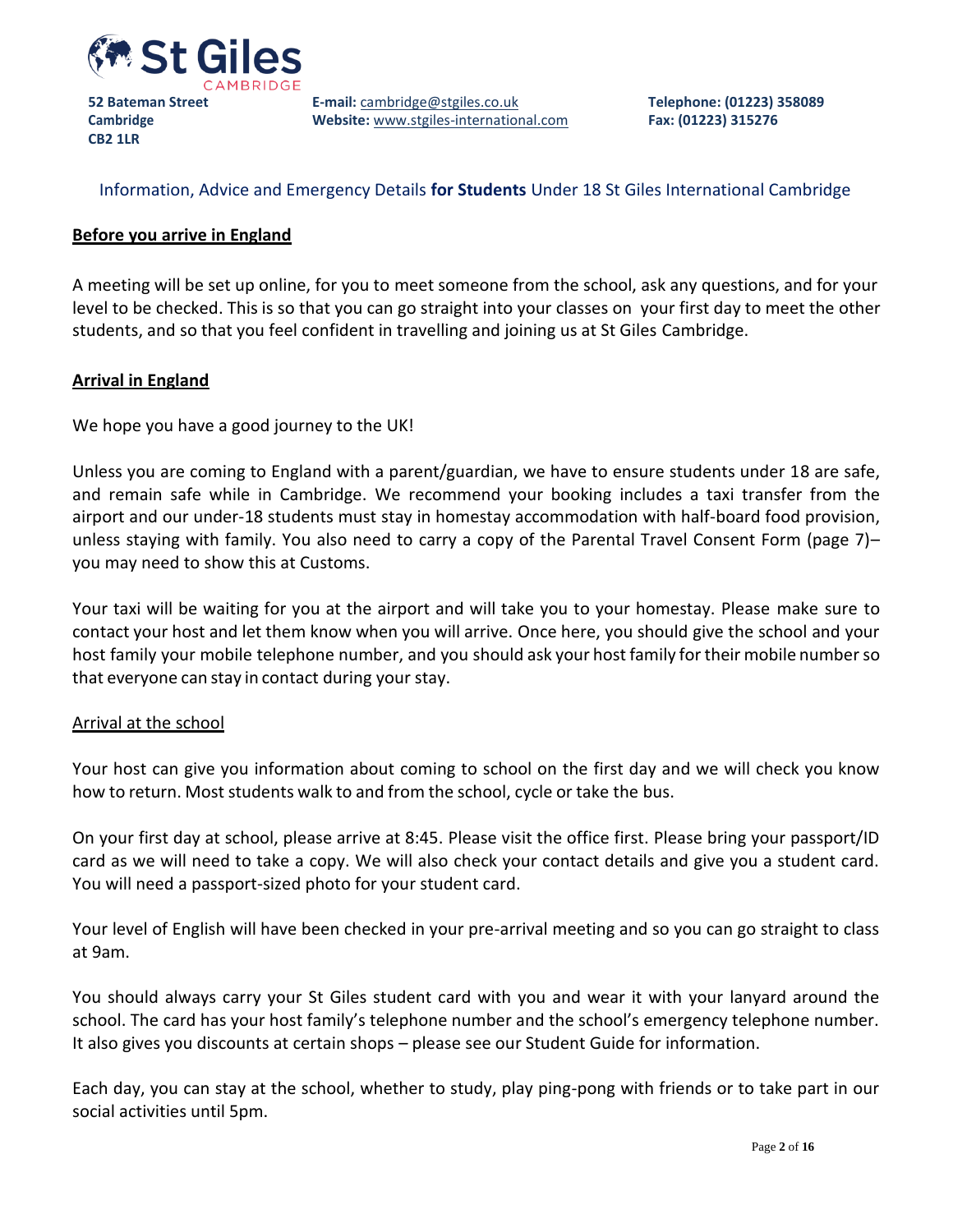

**E-mail:** [cambridge@stgiles.co.uk](mailto:cambridge@stgiles.co.uk) **Website:** [www.stgiles-international.com](http://www.stgiles-international.com/)

#### Travelling around Cambridge

**CB2 1LR**

Most students hire a bicycle or buy a Megabus ticket so that travel around Cambridge is easy. Cambridge is very flat so it is easy to cycle, but there is a lot of traffic in the city centre, so please cycle safely and only do so if you are confident riding a bike. You can also hire a helmet and bike lock when hiring your bike. There are plenty of busses around the city too. Cambridge is usually a safe place, but please be careful at night. For example, do not go to the river or parks when it is dark or to places where there are no other people.

Please remember:

- You must be back at your homestay for dinner every evening. If you are going to be late for dinner, tell your host family.
- If you go out in the evening or at weekends, tell your host family where you are going, and with whom.
- 16 and 17 year-olds must be back at their host family by 23.00 (Sunday Thursday) and 00:00 (Friday and Saturday).
- 16 and 17 year-olds should not stay overnight away from their homestay without written permission from their parents with where they are going and who they are travelling with. This can be sent to the school email address [studentservices.cambridge@stgiles.co.uk](mailto:studentservices.cambridge@stgiles.co.uk)

If you are returning home from a school social activity in the evening, it is best to take a taxi home. Our school staff can telephone for a taxi for you. **Do not** walk homealone at night.

#### Any problems?

If you have a problem, big or small, at school, with your accommodation, around Cambridge or with any person, please tell someone at the school. You can speak to:

- o Staff in the office
- o Your teacher
- o The Director of Studies
- o The Principal

You can also ask your family, host family, friends or agent to speak to us. The important thing is to talk to us.

If you are not at the school and you have a serious problem or emergency, please call the school on **01223 358089**. If the school is closed, please call the schoolemergency number. This number is **07943 631947**. Please save these numbers into your mobile. If you need to contact the police, or get an ambulance, or call the fire service, call the UK emergency number: **999**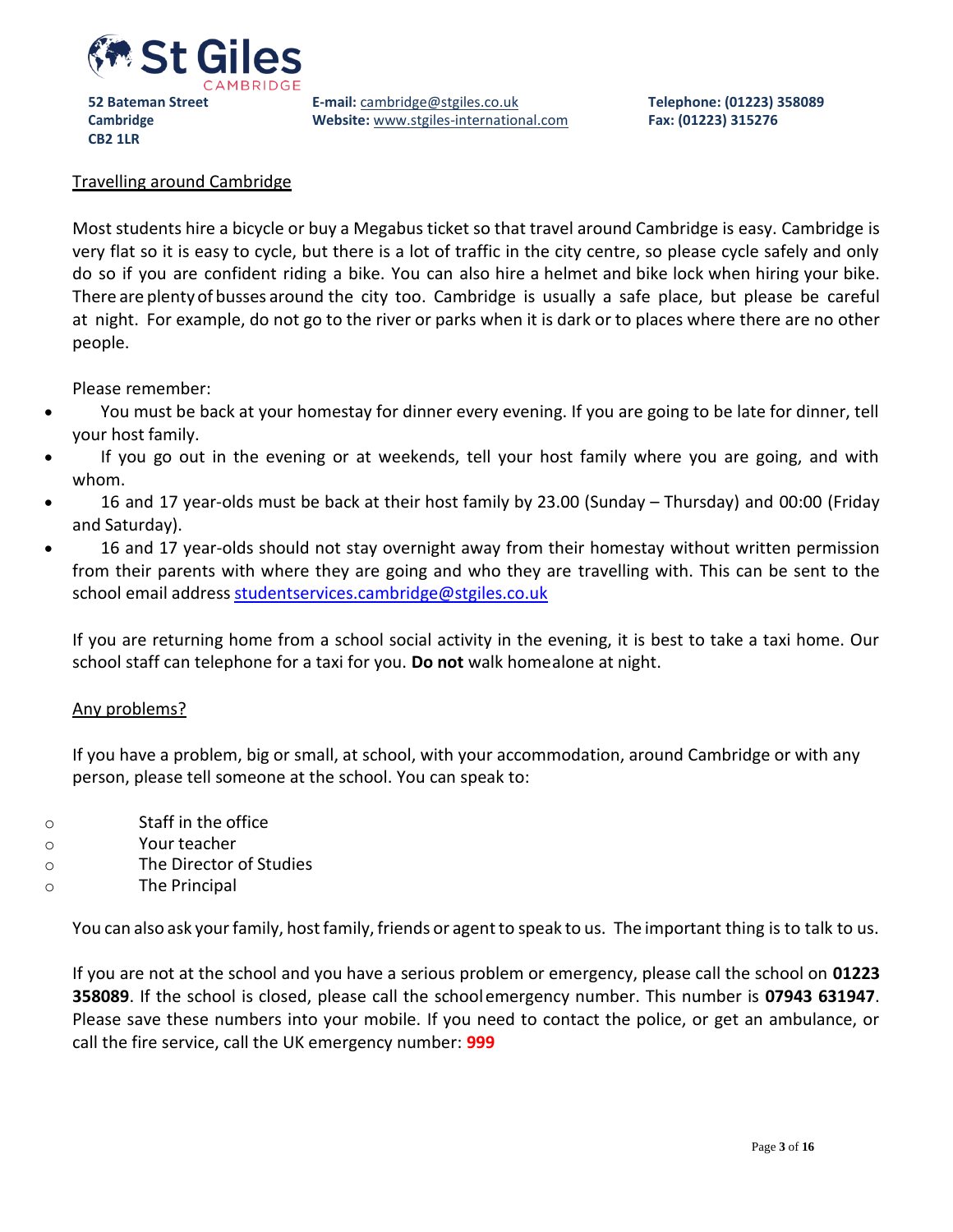

**E-mail:** [cambridge@stgiles.co.uk](mailto:cambridge@stgiles.co.uk) **Website:** [www.stgiles-international.com](http://www.stgiles-international.com/) **Telephone: (01223) 358089 Fax: (01223) 315276**

#### Useful telephone numbers

- School: 01223 358089
- School Emergency: 07943 631947 (24-hour service)
- Police/Ambulance/Fire: 999
- Health issues: 111

**CB2 1LR**

- Childline: 0800 1111

#### A few things to remember about living in the UK:

- You cannot enter a pub
- You cannot buy or drink alcohol if you are under 18 years
- You cannot buy tobacco/cigarettes if you are under 18
- Under 18s are only able to smoke if they have written parental permission.
- If someone offers you drugs, always say NO!
- Be very careful with your personal possessions and do not carry too much money with you.
- If your behaviour causes concern to the school or to your host family, St Giles reserves the right to inform your parents or your agent where appropriate.

We hope you enjoy your time here! If you have any questions, please let us know on [studentservices.cambridge@stgiles.co.uk](mailto:studentservices.cambridge@stgiles.co.uk)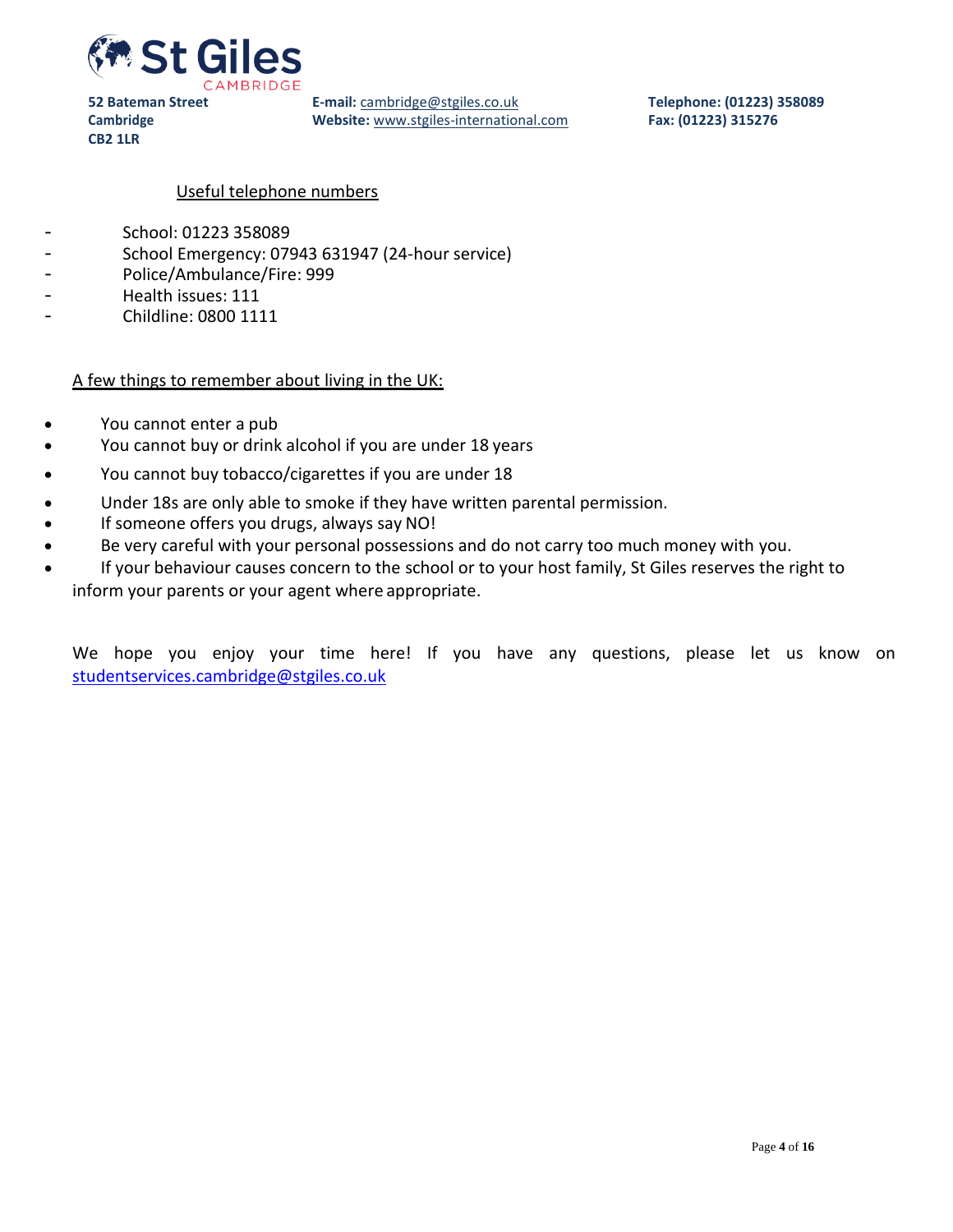

**CB2 1LR**

**E-mail:** [cambridge@stgiles.co.uk](mailto:cambridge@stgiles.co.uk) **Website:** [www.stgiles-international.com](http://www.stgiles-international.com/)

## **Notes for Parents and Guardians of students under 18 St Giles Year-round Schools**

**St Giles year-round centres are aimed at students over 18 years old. Whilst we welcome students from 14 upwards, we do not provide 24-hour supervision. It is therefore very important that parents and guardians consider whether students under 18 are mature enough to act responsibly during their stay.**

As your son/daughter is legally considered a child in the UK, we must have certain permissions from you to enable them to study. Please read the information below carefully and indicate your permission on the formswhich follow.

#### **Information about travel**

- All students under the age of 16 entering the UK, Canada, or USA, **MUST** have a return airport taxi transfer, unless they are travelling with a named relative. We strongly advise students aged 17 and 18 to do the same, to avoid any problems upon arrival.
- All students under 18 must bring a completed Parental Travel Consent Form with them (page 7), which must be completed and signed before the student's arrival at any UK Port or Airport. The student must carry this Consent Form for production on request at immigration.
- Many airlines require children under the age of 16 to be escorted to the check-in desk at the airport on their return home and you may wish to have this for your child. This could also be the case for under-18s. Please check if this is a requirement of your child's airline. We can arrange an assisted check-in – **there is an extra charge for this service**. Please contact the school office for further information.
- Once your child has arrived in Cambridge, they should not leave the city without written permission from you about where they will travel and with whom. This can be sent to [studentservices.cambridge@stgiles.co.uk](mailto:studentservices.cambridge@stgiles.co.uk)
- Your child will travel between the school and the host family unsupervised.

#### Information about accommodation

All students under 18 years must stay in homestay accommodation (unless staying with family). In the homestay, the main carer will have had an enhanced DBS (Disclosure & Barring Service) check and other adult members of the household will have signed a Children's Act declaration.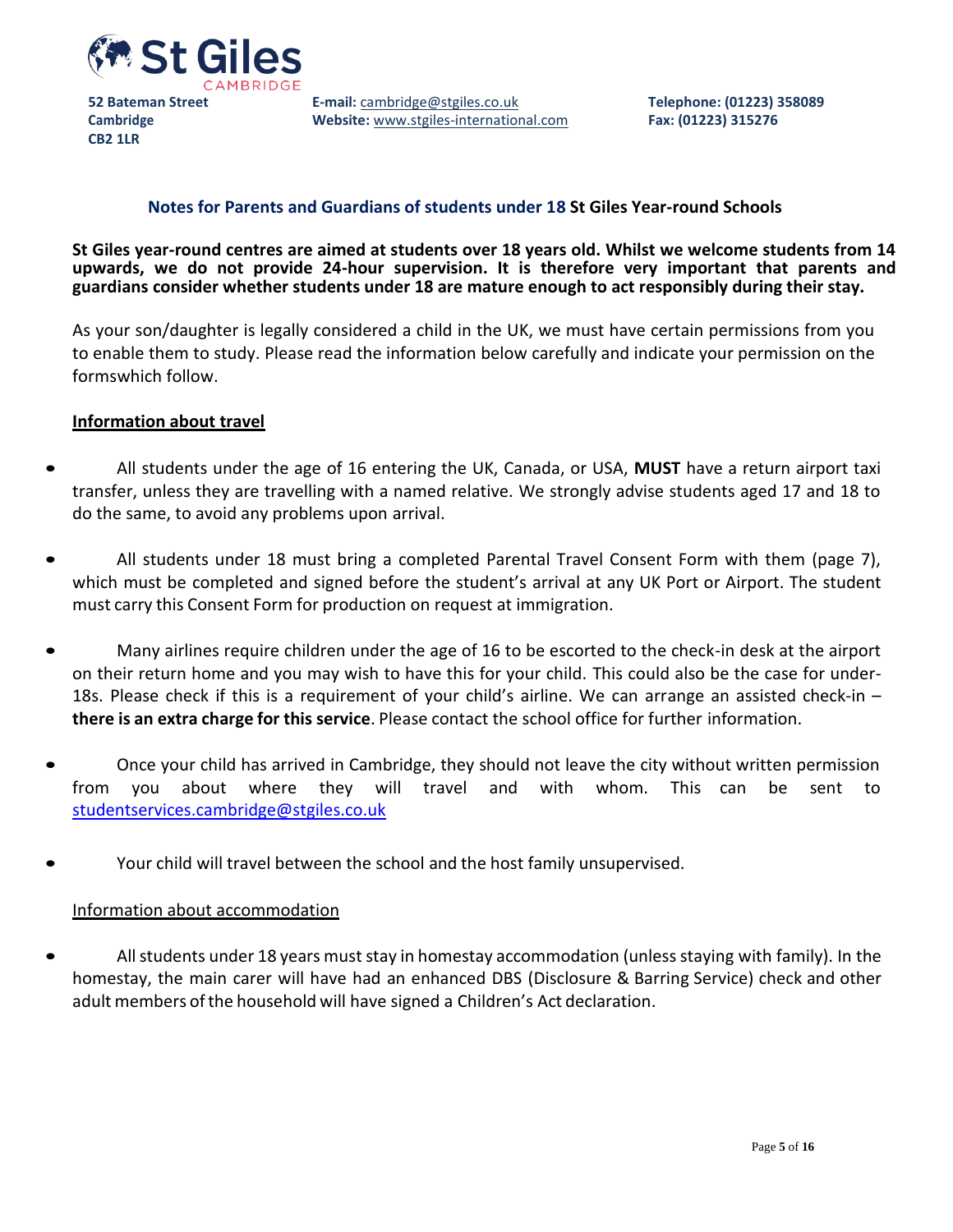

**E-mail:** [cambridge@stgiles.co.uk](mailto:cambridge@stgiles.co.uk) **Website:** [www.stgiles-international.com](http://www.stgiles-international.com/) **Telephone: (01223) 358089 Fax: (01223) 315276**

• The schools have designated times for students under 18 years old to return to their homestay in the evening. 16and 17 year-olds must be back at their host family by 23.00 (Sunday – Thursday) and 00:00 (Friday and Saturday).

#### Information about the school

- Students must understand and adhere to our Discipline Policy while studying with us.
- Students under the age of 18 may be classed with our adult student or may study in Junior classes, depending on preference and the advice of our academic team.
- Your child will not be supervised during their free time, e.g. between the end of their lessons at the school and returning to theirhomestay.
- The school's social programme is not compulsory. The programme itself is not specifically designed for this age group year- round. Certain activities are not suitable for students under 18, such as our pub nights. You can see examples of the social programme on our web site or please ask the school for a copy.
- Social activities are clearly indicated as to supervision by school staff. We also partner with other organisations in order to include a varied programme.
- Students attending evening social events are expected to arrange their own travel home. We strongly advise all students under 18 to return to their host family with a friend, or preferably by taxi, particularly when it isdark.
- You should ensure that your child has sufficient money to pay for lunches at the school, and for transportation in and around the city. For guidance, you can view our Student Budget guides on our website.
- St Giles endeavours to liaise with parents, guardians and registered agents whenever there are concerns about a student under 18.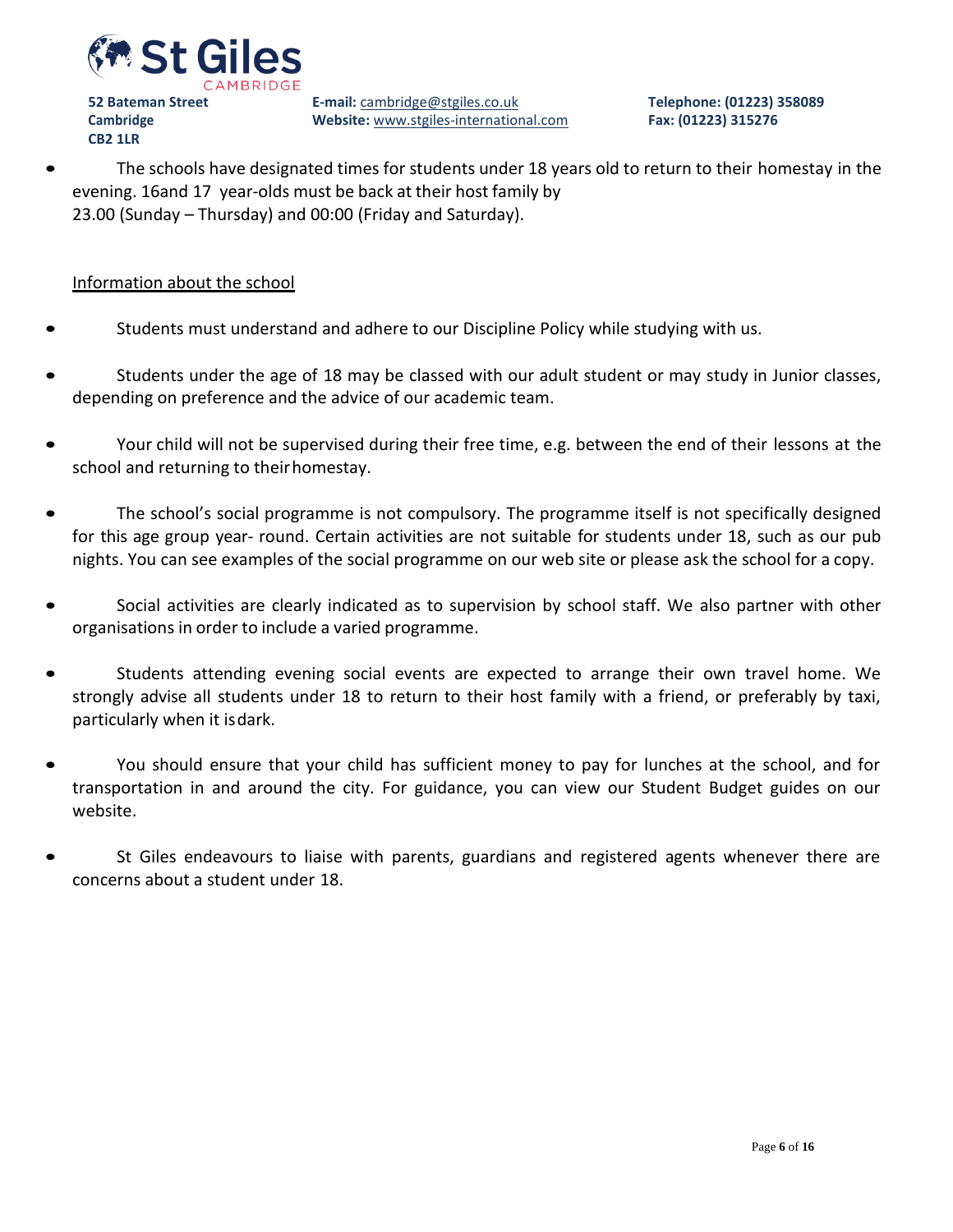

**E-mail:** [cambridge@stgiles.co.uk](mailto:cambridge@stgiles.co.uk) **Website:** [www.stgiles-international.com](http://www.stgiles-international.com/) **Telephone: (01223) 358089 Fax: (01223) 315276**

#### Parental Travel Consent Form

#### **For all students under 18 years old**

| Name of student:                                      | Date of birth                              |
|-------------------------------------------------------|--------------------------------------------|
|                                                       |                                            |
| Dates of programme                                    |                                            |
| From:                                                 | To:                                        |
| Travelling from:                                      | Travelling to (UK port of entry):          |
|                                                       |                                            |
| College name: St Giles Cambridge                      | Sponsor Licence Number: HP2K9Y4R7          |
|                                                       |                                            |
| College address: 52 Bateman Street, Cambridge CB2 1LR |                                            |
|                                                       |                                            |
| Telephone number                                      | 0044 (0) 1223 358089 in office hours       |
| 24-hour contact telephone number                      | 0044 (0) 7943 631947 when office is closed |

#### To whom it may concern:

As the parent and/or legal guardian of the above student, I hereby give written consent for the care arrangements for my child's travel to the above destination and his/her reception and care while in the United Kingdom, and confirm that my child has my consent to live and travel independently.

For children aged 16 or 17, please tick √ Box A or Box B



My child will be met at the above destination by a representative of the St Giles Airport Transfer Service (documentary evidence attached)



My child will travel independently from the airport to Cambridge.

St Giles International (UK) will make arrangements for my child's care while in the UK. St Giles International is fully compliant with relevant United Kingdom legislation and regulations, including those of the Department of Health.

Name of Parent/Guardian: Address of Parent/Guardian: Telephone: Date: Signature of Parent/Guardian: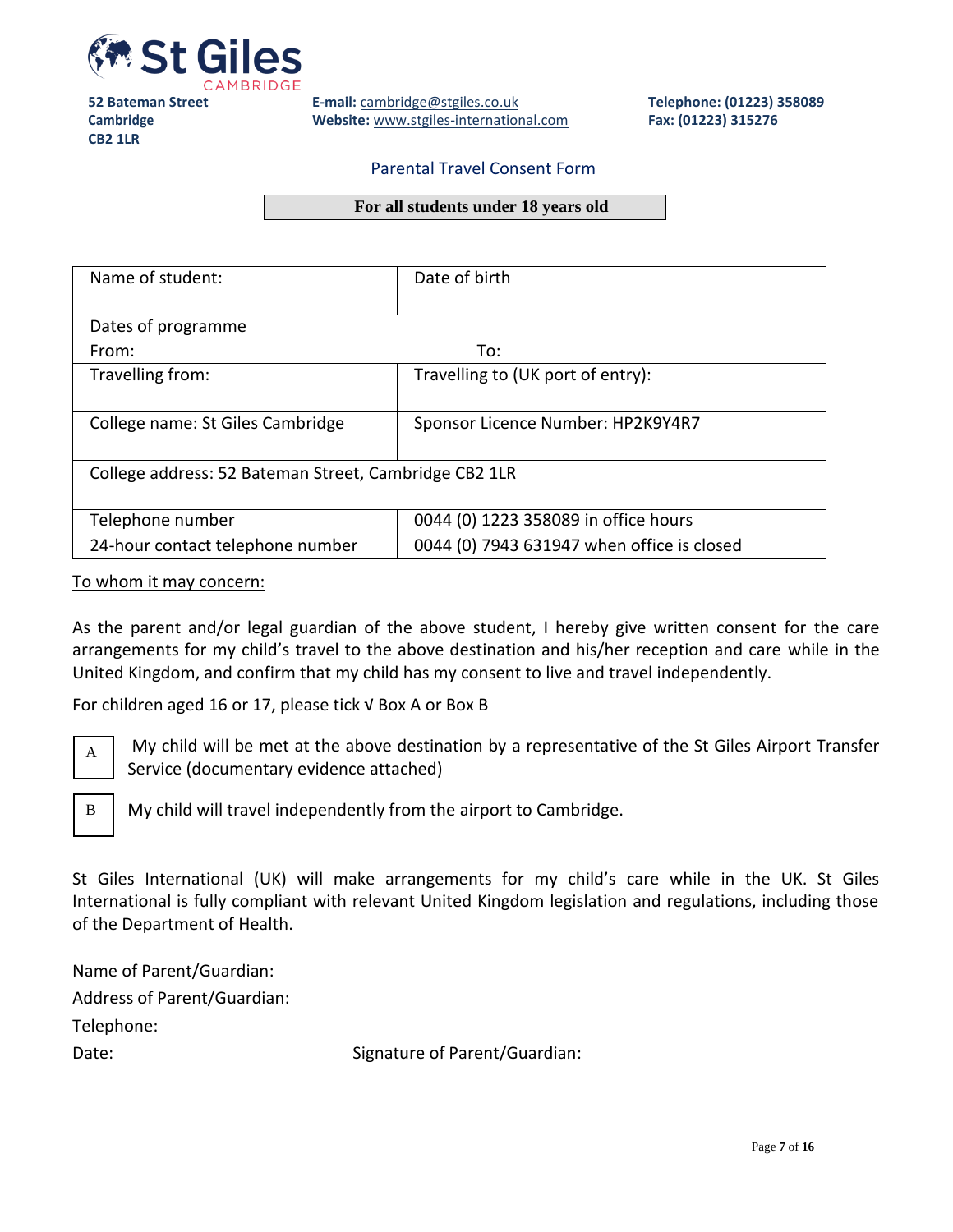

**E-mail:** [cambridge@stgiles.co.uk](mailto:cambridge@stgiles.co.uk) **Website:** [www.stgiles-international.com](http://www.stgiles-international.com/) **Telephone: (01223) 358089 Fax: (01223) 315276**

#### Parental Contact Form

# **For all students under 18 years old**

| <b>Student details</b>    |  |  |
|---------------------------|--|--|
| Last name of student      |  |  |
| First name of student     |  |  |
| Date of birth             |  |  |
| Course dates (start/end   |  |  |
| date)                     |  |  |
| Mobile/cell phone number  |  |  |
| of student during stay    |  |  |
| E-mail address of student |  |  |

| Contact details of parents or legal guardian |  |  |
|----------------------------------------------|--|--|
| Last name                                    |  |  |
| First name                                   |  |  |
| Relationship to student                      |  |  |
| Address                                      |  |  |
| Telephone number                             |  |  |
| Mobile/cell phone number                     |  |  |
| E-mail                                       |  |  |
| Level of English                             |  |  |

| If the parents/guardian cannot be reached, the following person should |  |  |
|------------------------------------------------------------------------|--|--|
| be contacted                                                           |  |  |
| Last name                                                              |  |  |
| First name                                                             |  |  |
| Relationship to student                                                |  |  |
| Telephone number                                                       |  |  |
| Mobile/cell phone number                                               |  |  |
| E-mail                                                                 |  |  |
| Level of English                                                       |  |  |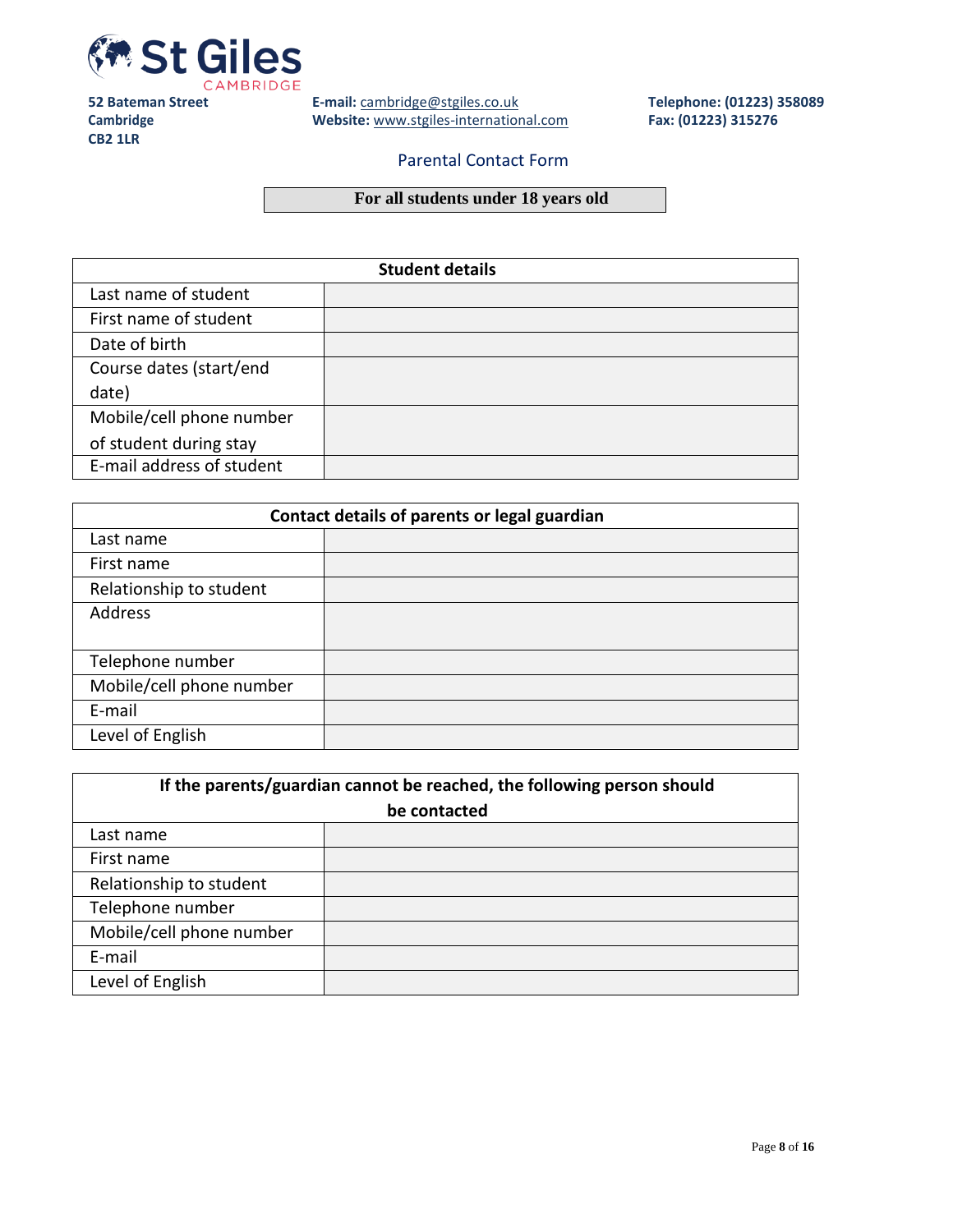

**E-mail:** [cambridge@stgiles.co.uk](mailto:cambridge@stgiles.co.uk) **Website:** [www.stgiles-international.com](http://www.stgiles-international.com/) **Telephone: (01223) 358089 Fax: (01223) 315276**

#### **Parental Consent Form**

**For all students under 18 years old**

Please read the following information carefully and tick √ ALL the relevant boxes:

We, the parents/legal guardians, consent that our son/daughter can take part in alanguage course at St Giles International Cambridge. We confirm that our child has enough sense of maturity and responsibility to participate in a course and school environment that will include students aged 18 and over.

#### We understand and confirm regarding travel:

We have booked a taxi transfer for our son/daughter

OR

Our son/daughter is travelling independantly

Our child will carry a completed Parental Travel Consent Form with them (page 7)

Our son/daughter understands that they should not stay outside the city without written permission from you about where they will travel and with whom.

Our child can travel between the school and the host familyunsupervised.

We understand and confirm regarding accommodation:



Our son/daughter will stay in homestay accommodation

OR



Our son/daughter is staying with a named adultfriend/relative: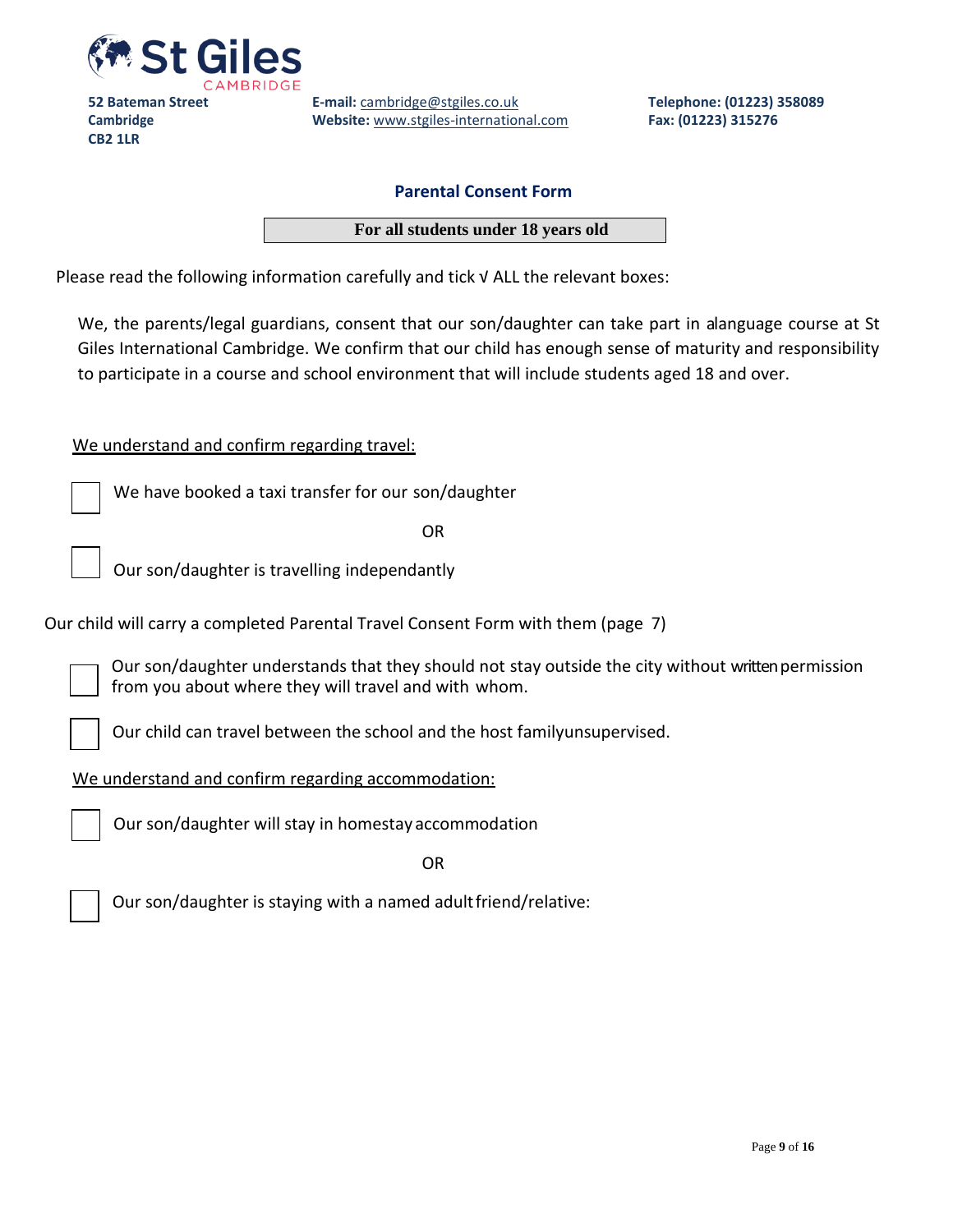

**E-mail:** [cambridge@stgiles.co.uk](mailto:cambridge@stgiles.co.uk) **Website:** [www.stgiles-international.com](http://www.stgiles-international.com/)

| Please be aware that we will need to see this person's passport. |  |  |
|------------------------------------------------------------------|--|--|

Our child may be housed with students aged 16 or 17 years old.

Our child will follow the host family rules and requirements. This will involve, amongst other things, use of the home telephone, TV, and computer, having visitors, meal times, noise, use of the bathroom, cleanliness and tidiness, safety and security of the property.

Our child will be responsible for any damage they may cause in the host family accommodation.

Our son/daughter will be home by 23.00 pm at night, Sunday to Thursday inclusive, and by 00.00 on Friday and Saturday. They can be unsupervised between school and this time.

We would like our son/daughter to have an earlier curfew:

Time to be home (Sunday to Thursday):…………………………………………. Time to be home (Friday and Saturday):………………………………………….

OR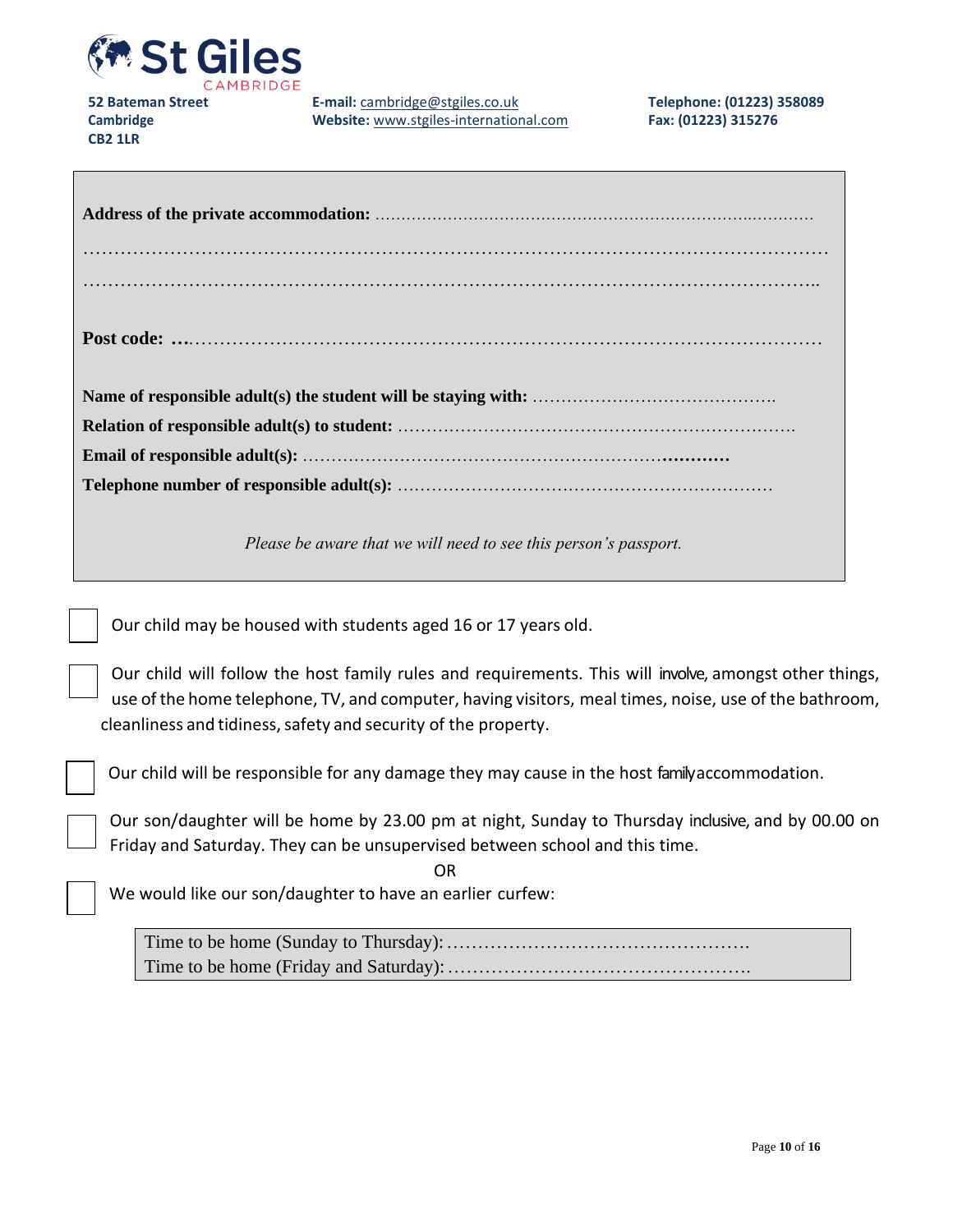

**CB2 1LR**

**E-mail:** [cambridge@stgiles.co.uk](mailto:cambridge@stgiles.co.uk) **Website:** [www.stgiles-international.com](http://www.stgiles-international.com/) **Telephone: (01223) 358089 Fax: (01223) 315276**

# We understand and confirm regarding the school:

| Our son/daughter understands and will adhere to the Discipline Policy while studying with at the school.                                                                                                                                                                                                                                                                                                                       |
|--------------------------------------------------------------------------------------------------------------------------------------------------------------------------------------------------------------------------------------------------------------------------------------------------------------------------------------------------------------------------------------------------------------------------------|
| We understand that the school reserves the right to terminate the course of anystudent who seriously or<br>persistently misconducts himself/herself at the school or in the homestay during his/her stay. Details<br>of possible cases can be found in our Discipline Policy. In such cases, there will be no refund of fees,<br>and we will be responsible for our child's return or onward journey and the associated costs. |
| Our child must attend all classes and be on time for each class. The school has a strict attendance<br>policy. Students can be absent only when they are unwell and the school must be informed of this as<br>soon as possible on the day of the illness.                                                                                                                                                                      |
| I consent for my son/daughter to study in a class with students aged 18 and over, should this be<br>considered necessary or beneficial by the school.                                                                                                                                                                                                                                                                          |
| Our son/daughter will not be supervised during their free time, e.g. between the endof their lessons at<br>the school and returning to their homestay.                                                                                                                                                                                                                                                                         |
| Our son/daughter will take part in the school's social programme. I hereby consent<br>to him/her taking part in:                                                                                                                                                                                                                                                                                                               |
| activities in Cambridge organized and attended by St Giles staff                                                                                                                                                                                                                                                                                                                                                               |
| activities in Cambridge organized and attended by our partners                                                                                                                                                                                                                                                                                                                                                                 |
| activities outside of Cambridge organized and attended by St Giles staff                                                                                                                                                                                                                                                                                                                                                       |
| Our son/daughter will arrange their own travel home after evening activities.                                                                                                                                                                                                                                                                                                                                                  |
| Our son/daughter will have sufficient money to pay for lunches at the school, fortransportation in and<br>around the city and for extra activities they may wish to take part in.                                                                                                                                                                                                                                              |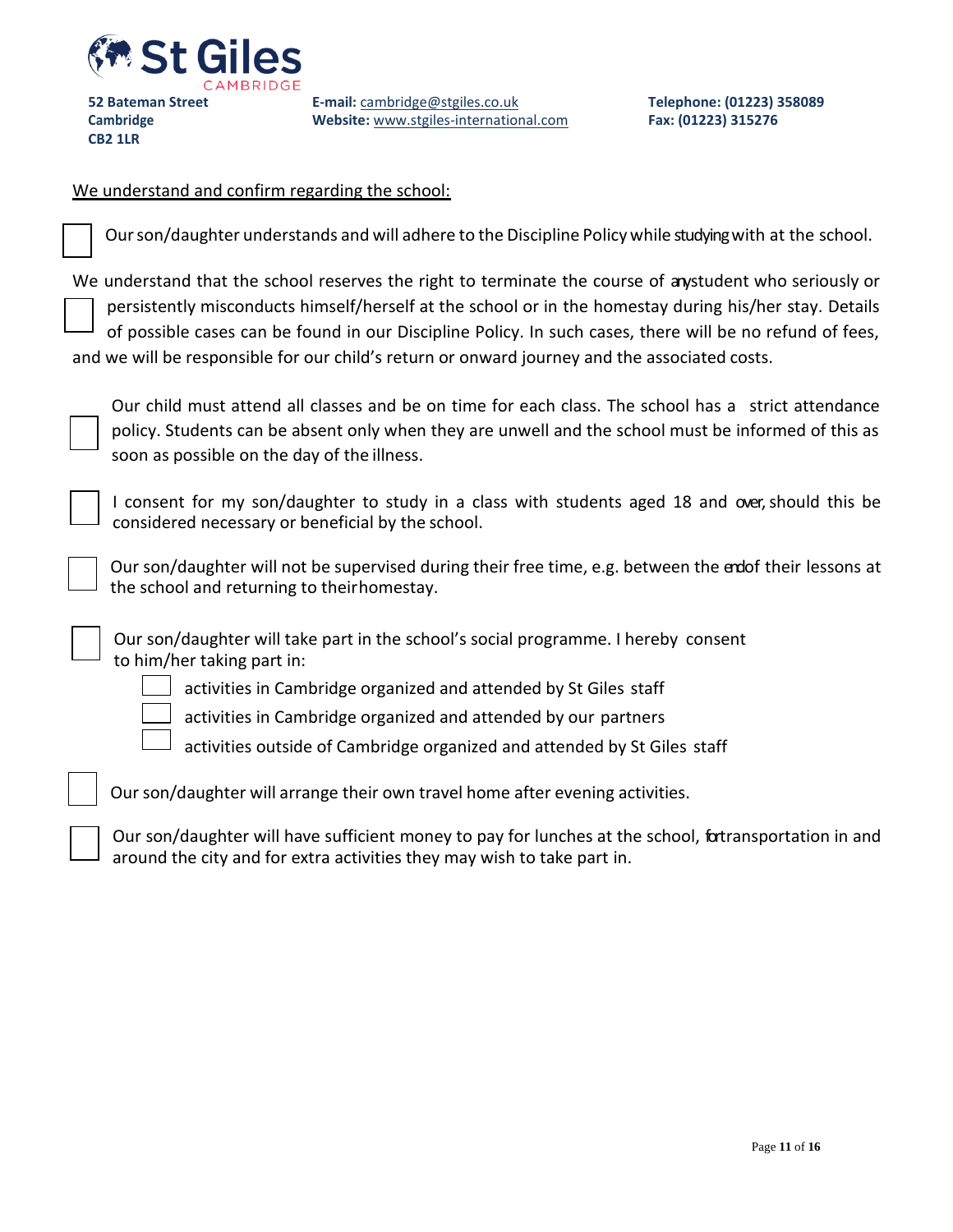

**E-mail:** [cambridge@stgiles.co.uk](mailto:cambridge@stgiles.co.uk) **Website:** [www.stgiles-international.com](http://www.stgiles-international.com/) **Telephone: (01223) 358089 Fax: (01223) 315276**

#### Parental Medical Consent Form

#### **For all students under 18 years old**

We, the parents/guardian, agree that in the case of illness our child should battended by a doctor or hospitalised or operated on in an emergency, and may be given medication according to a qualified doctor's advice in an emergency.



We, the parents/guardian, agree to inform the school of any change in our child's medical condition before his/her arrival at the school.

Our son/daughter can be given over-the-counter medicine (e.g. paracetamol, cough medicine)

Please provide the following information:

| Any condition or illness that<br>requires medical treatment |  |
|-------------------------------------------------------------|--|
| Any allergies                                               |  |
| Any current medication                                      |  |
| Any further medical information                             |  |

Please note, it can take 48-hours between registering with a doctor and being able to make an appointment. We therefore recommend that students register when they arrive if they will be in Cambridge for a significant time or are likely to need medical attention.

I would like my son/daughter to register with a doctor when they arrive

OR

I don't believe it will be necessary for my son/daughter to see a doctor in the UK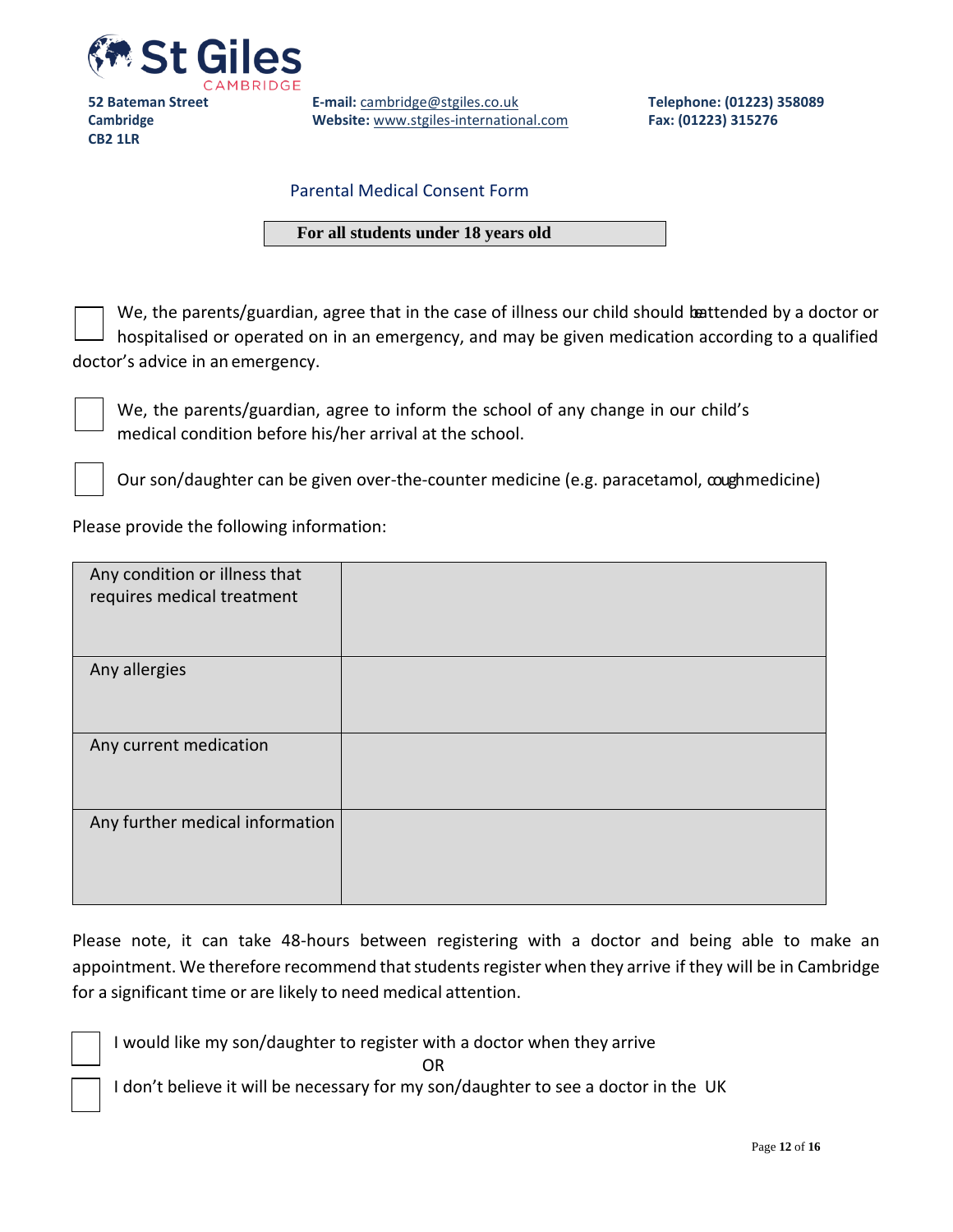

**E-mail:** [cambridge@stgiles.co.uk](mailto:cambridge@stgiles.co.uk) **Website:** [www.stgiles-international.com](http://www.stgiles-international.com/) **Telephone: (01223) 358089 Fax: (01223) 315276**

#### Parental Publicity Consent Form

**For all students under 18 years old**

St Giles or its representatives may take photographs and videos of classes or other school activities during your child's time with us, which may be used for promotional purposes, including posting on St Giles social media pages, or for pedagogical purposes.

I consent to my son/daughter to be included in photographs and videos

OR

I do not wish for my son/daughter to be included in photographs and videos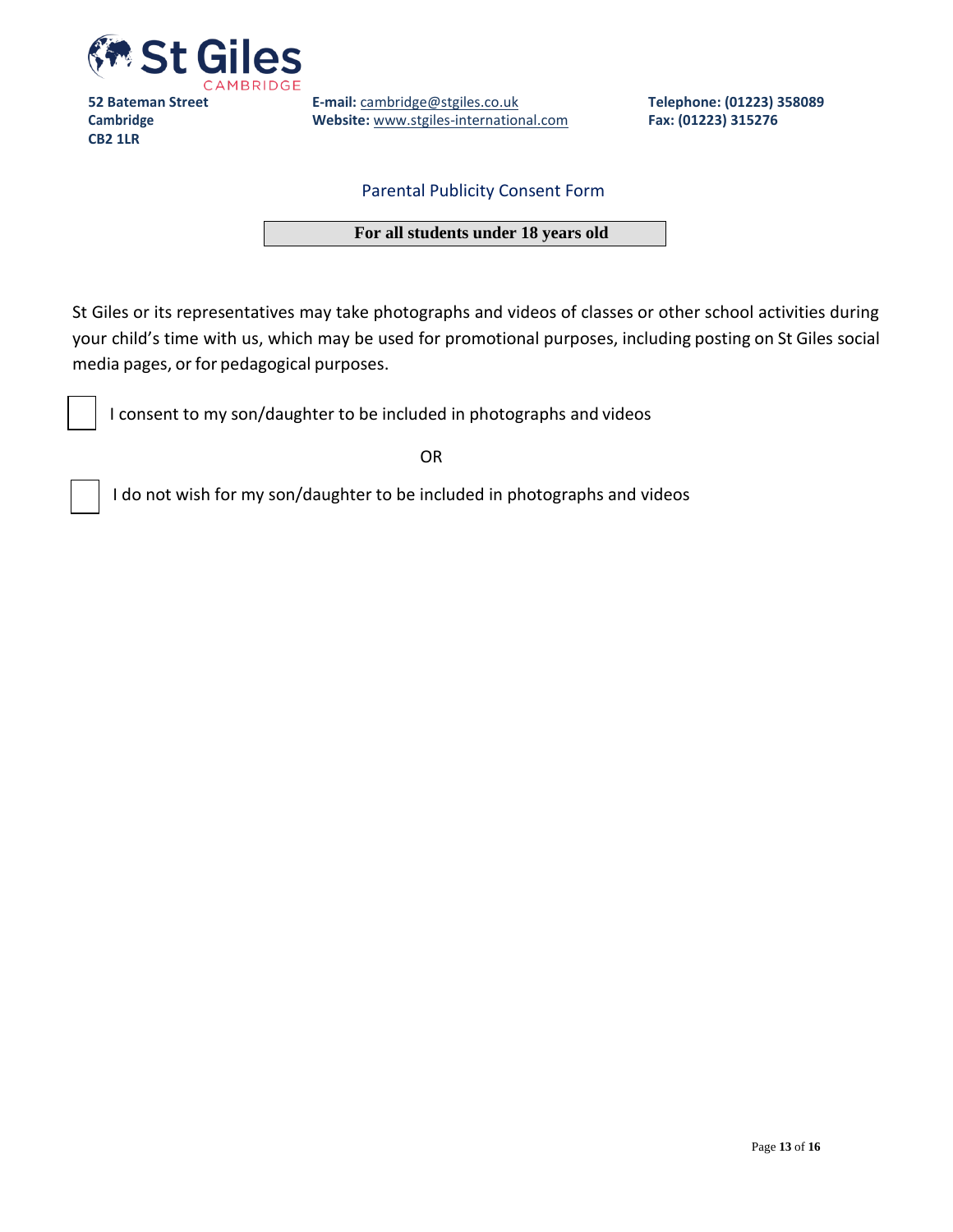

Tel: +44 (0) 1223358089 Email: cambridge@stgiles.co.uk Website[: http://www.stgiles](http://www.stgiles-international.com/english-language-schools/uk/cambridge)[international.com/english-language](http://www.stgiles-international.com/english-language-schools/uk/cambridge)[schools/uk/cambridge](http://www.stgiles-international.com/english-language-schools/uk/cambridge)

St Giles International Discipline Policy

**For all students**

We want our students to enjoy their stay in Cambridge, both at the school and outside the school. We have a duty of care to look after you and to ensure you are safe during your time with us. To help with this, we have certain rules and advice, which we ask you to follow.

Remember – if you have any problems, large or small, either at school or with your accommodation, please speak to us. You can also ask your parents or guardian to speak to us. The important thing is to talk to us. We are here to help.

#### **SCHOOL RULES**

#### **Lesson times**

We expect all students to arrive on time for class so that lessons can start as planned. If you are late for any reason, you may quietly enter class up to ten minutes after the official start time. If you are more than ten minutes late, you should wait until the start of the next lesson to avoid disrupting the class.

#### **Use of mobile phones or tablets in class**

Please show respect to the other students and the teacher and do not use your mobile phone or tablets for personal messaging, telephoning, surfing the internet or anything not related to the lesson, in the classroom.

#### **Food and drink**

To keep the classrooms free of food smells and clean we ask you to bring bottled water only with you into your classroom. No other types of drink or food are allowed.

#### **Smoking**

It is illegal to buy cigarettes/tobacco if you are under 18. Under-16s are not allowed to smoke either at the school or outside the school. Any under-16 smoking at the school with have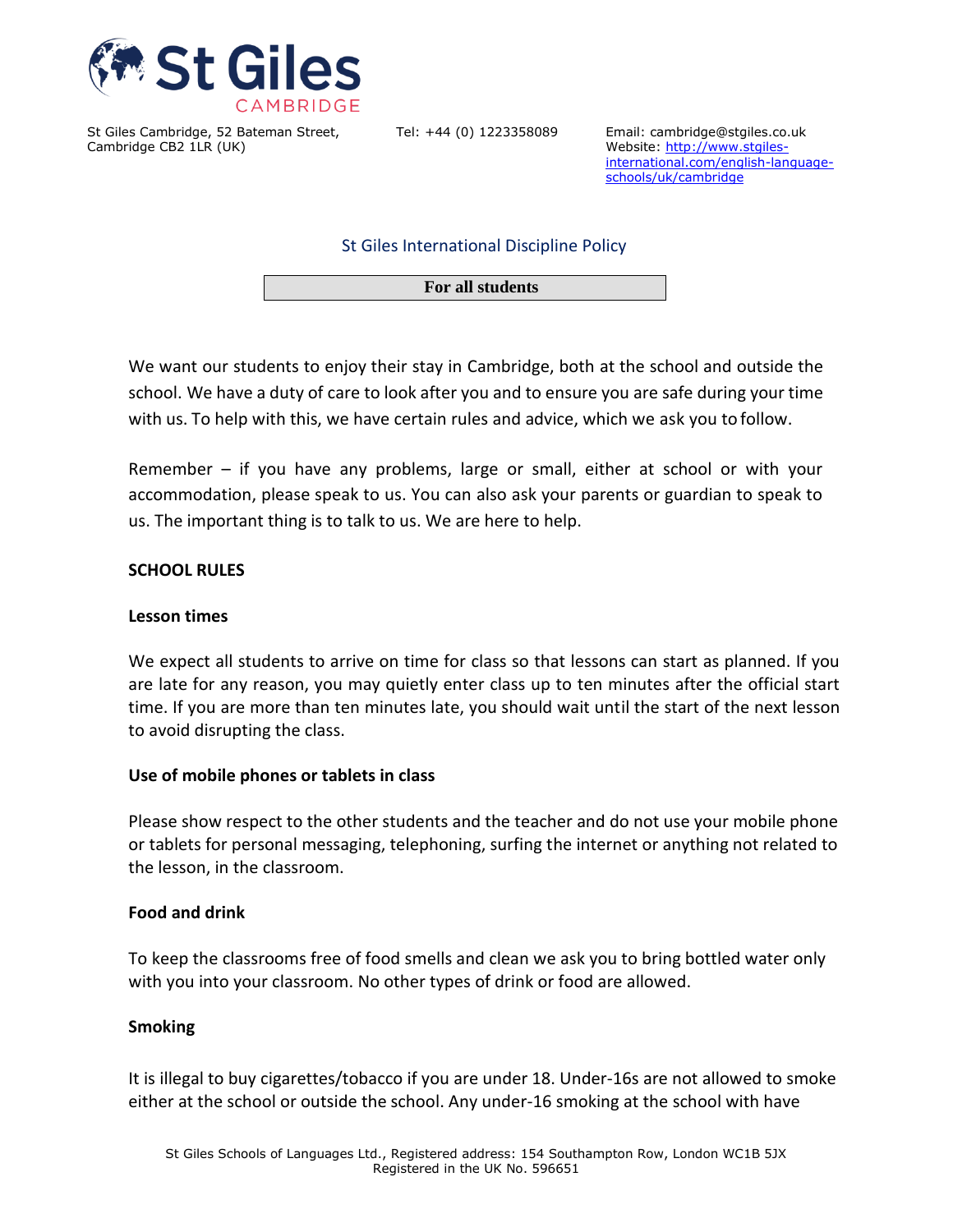

Tel: +44 (0) 1223358089 Email: cambridge@stgiles.co.uk Website[: http://www.stgiles](http://www.stgiles-international.com/english-language-schools/uk/cambridge)[international.com/english-language](http://www.stgiles-international.com/english-language-schools/uk/cambridge)[schools/uk/cambridge](http://www.stgiles-international.com/english-language-schools/uk/cambridge)

their tobacco products confiscated. Under-18s must also not smoke without express written permission from their parents.

#### **Attendance**

You are expected to attend all of your classes, every day. If you cannot attend classes due to sickness or another very good reason, you should tell the school office by telephone or email. If you know in advance that you cannot attend school you must tell your first teacher, but you must have a good reason.

#### **Homework**

If your teacher gives you homework, you are expected to do it. It is not fair to the other students and disrespectful to the teachers if you do not complete the work properly. If you need help with your homework and/or feel it is too difficult for you, please speak to your teacher.

#### **St Giles ID cards**

All students should carry their St Giles ID card when you enter the school and be ready to show it to a member of staff.

#### **Accommodation**

All under-16s are placed in homestay accommodation, unless staying with family. You must be polite and show respect and consideration to homestay hosts or members of staff, their visitors or guests and their family, and to other students staying in the same home or residence. For under-16 students staying more than 3 weeks, council representatives will meet with students regularly. This can arrange in the school or at the homestay accommodation.

#### **Fire Evacuation**

If the fire alarm goes off, you must leave the building immediately and you must follow all instructions given by members of staff and fire marshals. You must not attempt to re-enter the building during the evacuation.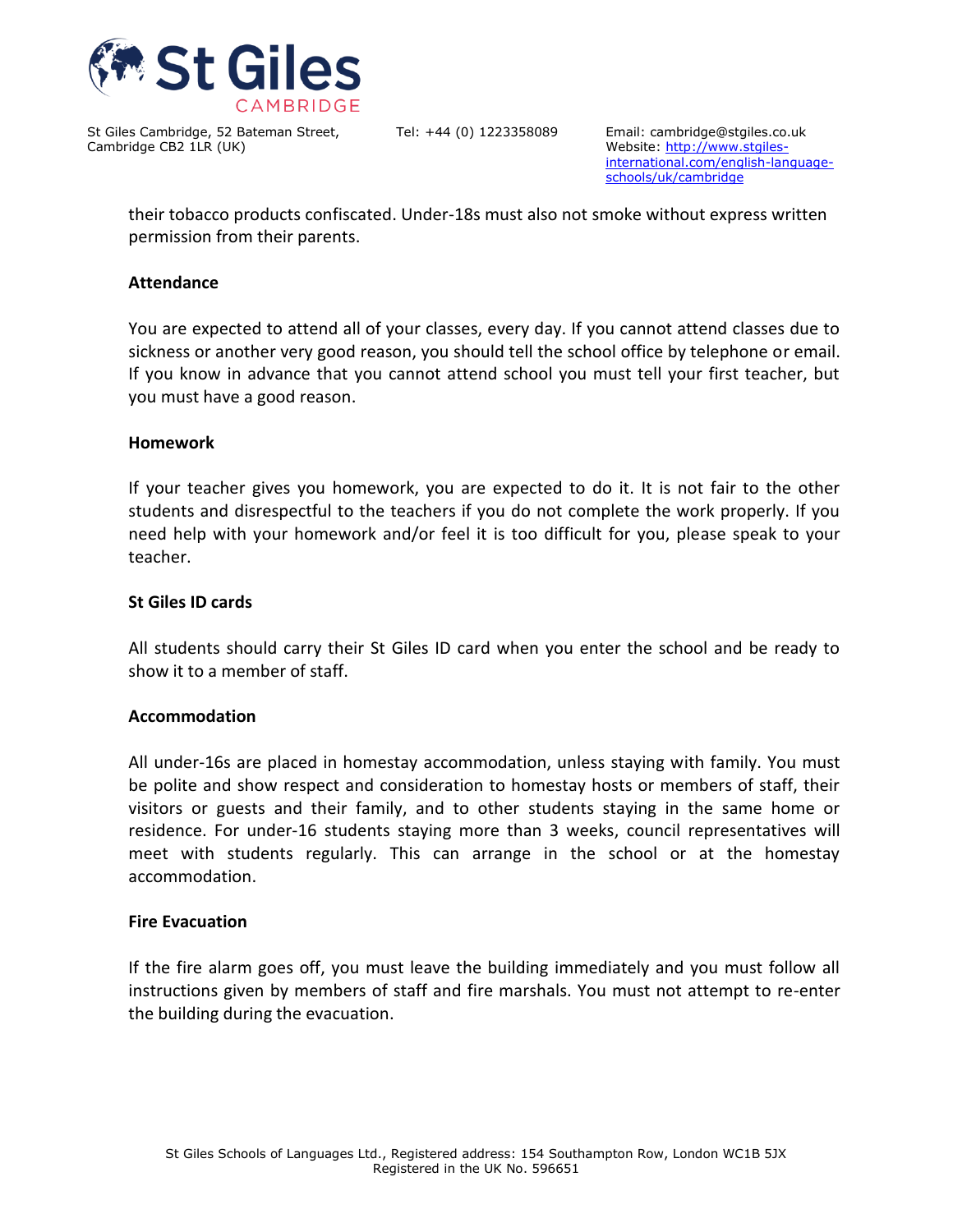

Tel: +44 (0) 1223358089 Email: cambridge@stgiles.co.uk Website[: http://www.stgiles](http://www.stgiles-international.com/english-language-schools/uk/cambridge)[international.com/english-language](http://www.stgiles-international.com/english-language-schools/uk/cambridge)[schools/uk/cambridge](http://www.stgiles-international.com/english-language-schools/uk/cambridge)

## **EXAMPLES OF MISCONDUCT**

St Giles has the right to take disciplinary action against any students who do not follow the rules above or is shown to behave in a way as described below.

- i. Violent, rude, disorderly, threatening or hurtful behaviour or language used within the school building, or in accommodation arranged by St Giles, or when taking part in an activity organised by the school, or towards any member of staff or fellow student;
- ii. Fraud, theft, or dishonesty in relation to St Giles, its staff or students, or towards members of homestays providing accommodation arranged by St Giles;
- iii. Racial, sexual or other kinds of harassment of any student or member of staff, or towards those providing accommodation arranged by St Giles;
- iv. Damage to St Giles property, or the property of other students or staff, or to accommodation arranged by St Giles, which is caused intentionally or through lack of care.
- v. Misuse of PCs and the use of social media to harass, offend, bully or abuse other students, members of staff, or accommodation providers of St Giles; vi. Behaviour which damages or could harm the reputation of St Giles;
- vi. Being too noisy, or other anti-social or indecent behaviour in the school or in accommodation organised by St Giles;
- vii. The possession, use and distribution of banned items, drugs and weapons in or outside the school building or in any accommodation organised by St Giles;
- viii. The support of extremist or terrorist organisations and actions or speech that might lead to the exploitation or radicalization of other individuals;
- ix. Being drunk, under the influence of illegal drugs or disruptive behaviour whilst in class, at the school or in accommodation organised by St Giles;
- x. Failure to observe national or regional laws or regulations and/or behaviour which may put at risk the health and safety of the student, other students or staff, homestay hosts, residential staff and/or other parties in the local community.
- xi. Disobeying school or Government guidelines, policies or regulations with regard to COVID-19 or other health and safety measures, taken to minimise the health risk to themselves or other students, staff, homestay hosts or visitors.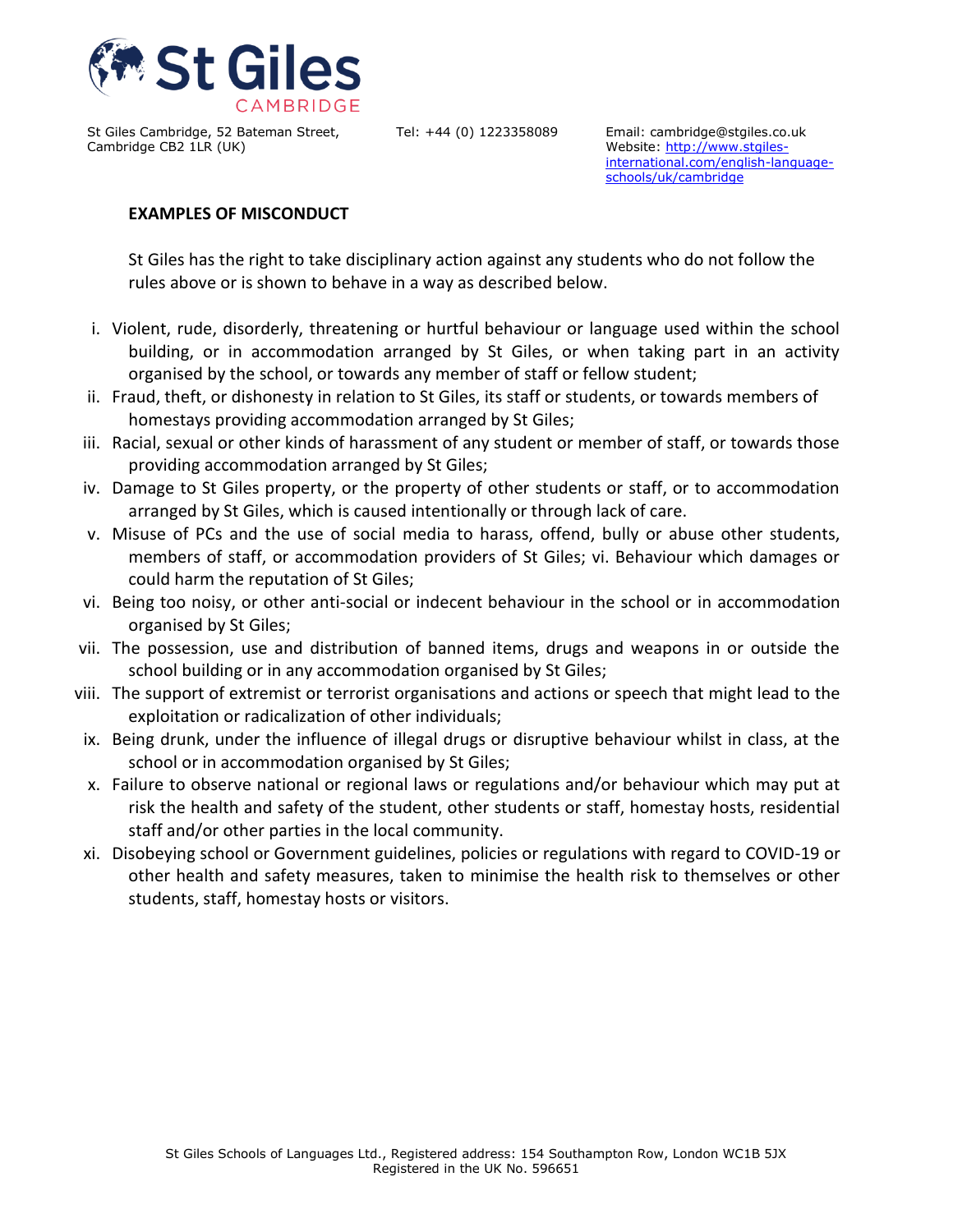

Tel: +44 (0) 1223358089 Email: cambridge@stgiles.co.uk Website[: http://www.stgiles](http://www.stgiles-international.com/english-language-schools/uk/cambridge)[international.com/english-language](http://www.stgiles-international.com/english-language-schools/uk/cambridge)[schools/uk/cambridge](http://www.stgiles-international.com/english-language-schools/uk/cambridge)

#### **DISCIPLINARY PROCEDURE**

Students who behave do not follow the above rules may face the following stages of disciplinary action but St Giles has the right to move to a higher or final stage depending on the seriousness of the event or situation:

- i. You may be given a first warning. This warning will last for up to 24 weeks;
- ii. You may be given a second warning and again this warning will last for a further 24 weeks. More serious action will be taken if you commit another act of misconduct during both time periods;
- iii. If a very serious complaint is received by the school, you may be suspended from attending the school or any activities organised by the school until the complaint has been investigated;
- iv. If evidence is found of serious and/or persistent misconduct you may be asked to leave the school or any accommodation arranged by St Giles permanently and you will not receive any refund for the unused part of the course; plus you may be charged one weeks' notice for any accommodation arranged by St Giles International.
- v. For under 18 students: we may inform your parents and/or your agent if you have misconducted yourself.

#### **APPEAL PROCEDURE**

If we take disciplinary action to suspend you from school activities, or permanently expel you, you have the right to fair treatment and can ask the Principal to reconsider this action. You have the right to meet with the Principal along with another student to explain your behaviour or to give your opinion on the decision. The Principal has a duty to investigate and check any facts on which you disagree. The school follows a complaints procedure which is explained separately, and you can use it if you feel that the school's disciplinary action has been unfair or unreasonable.